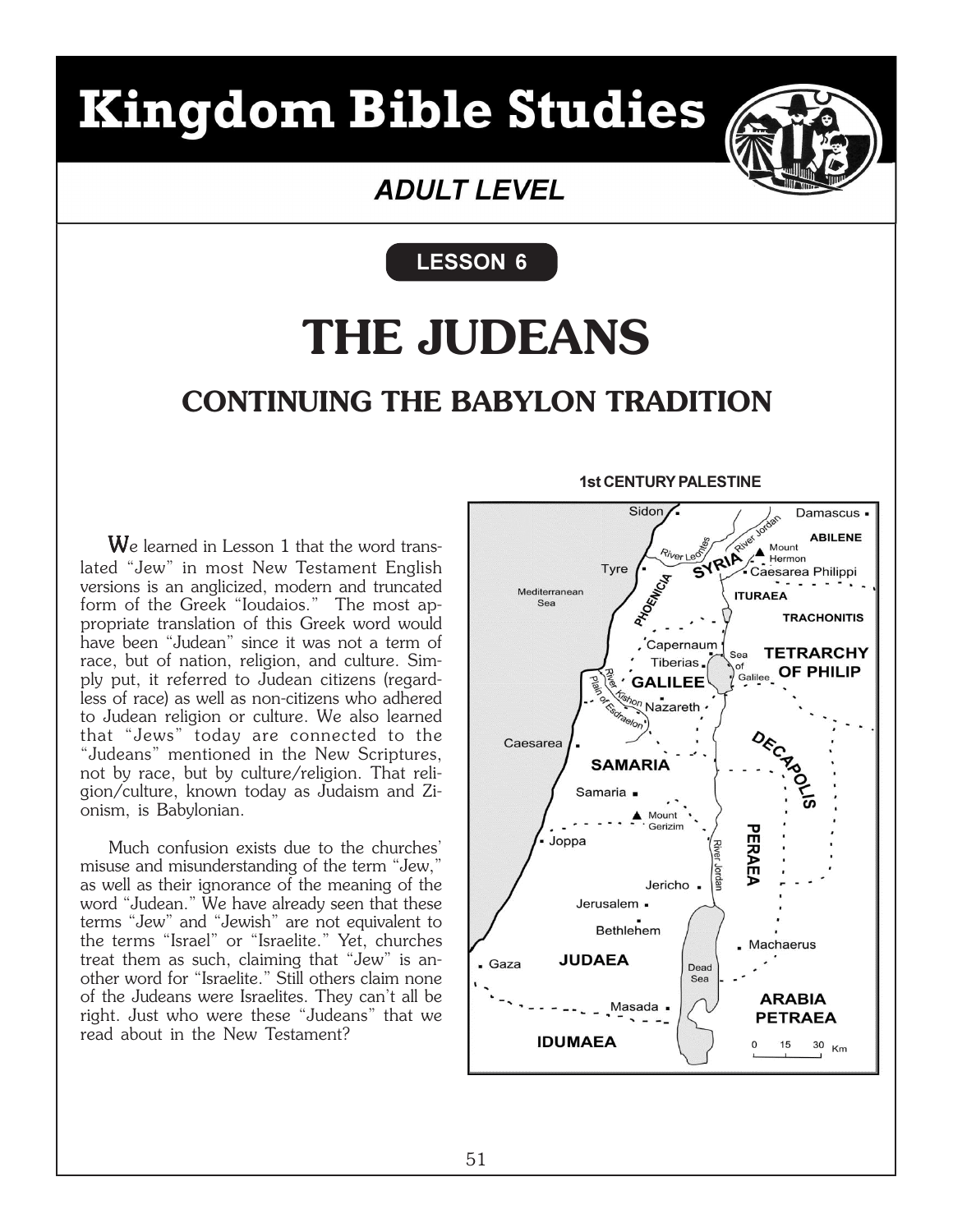## **JUDEA AND ITS PEOPLE**

The word "Judea" is translated from the Greek word Ioudaia which was a small state within the region of Palestine, the land formerly called Canaan. Judea, as well as the rest of Palestine, at the time of Christ's ministry, was a Roman province. The map on the previous page indicates the location of Judea within Palestine (part of the greater area called "The Levant"). Logically, and by definition, the people inhabiting Judea were called "Judeans" (also called "Jews" in most English Bibles) as explained in lesson one.

New Testament Palestine was inhabited by people originating from a variety of nations. In Old Testament times, this area was occupied by the twelve tribes of Israel. Then came the Assyrian and Babylonian invasions, leading to the deportation of most of the Israelites. With Israelites moved out, the area became repopulated by various non-Israelite people (see 2 Kings and 2 Chronicles). Neighboring tribes moved into this area, and Assyria as well as Babylon (greater Persia) moved some of their people into the land.

Later, a representative group of Israelites returned to the area to build a new temple and the wall of Jerusalem (see Ezra and Nehemiah). At the time of Christ's ministry, descendants from all these groups resided in Judea which was now a Roman province. The inhabitants of Judea were "Judeans." Obviously, not all were of Israelite ancestry ... but some were (as we will see).

### **THE SECONDARY MEANING OF "JUDEAN"**

In the Greek Scriptures, "Judean" (Ioudaios") designated nationality, not race. However, the term was also applied to anyone adhering to or following the **religion and culture** of the Judeans whose center of authority was Jerusalem. In this sense, the term "Judean" also referred to people outside of Judea who believed in and practiced the religious doctrines and customs of the Judean/Babylonian culture. These were people who, although residing beyond Judea, gave their allegiance and support to the Judean political-religious system or culture and recognized its authority. A few Scripture references will illustrate this secondary meaning and usage.

#### **FIND THE ANSWERS**

Read Acts 13:1-5

1. According to verse 4, Barnabas and Saul sailed to

2. Verse 5 says they preached the word of God in the synagogues of the (Note: In these lessons we will use the correct term "Judeans" rather than the misused term "Jews" as found in most modern Bibles.)

These verses indicate there were Judeans residing in Cyprus who met in synagogues. Obviously they were not residing in Judea; yet, they are referred to as "Judeans." The fact that they met in synagogues indicates they were following Judean religious customs. The English term "synagogue" is the Greek word *"synag*ô*g*â*y"* (#4864 in *Strong's Concordance*), meaning "an assemblage together of people." The Babylonians and Judeans used synagogues for religious meetings and political/social events. Synagogues were an important aspect of Babylonian and Judean culture.

These people to whom Barnabas and Saul preached were called "Judeans" because of their adherence to Judean culture, not because of their location. Let's look at some other examples of this secondary usage of the term "Judean."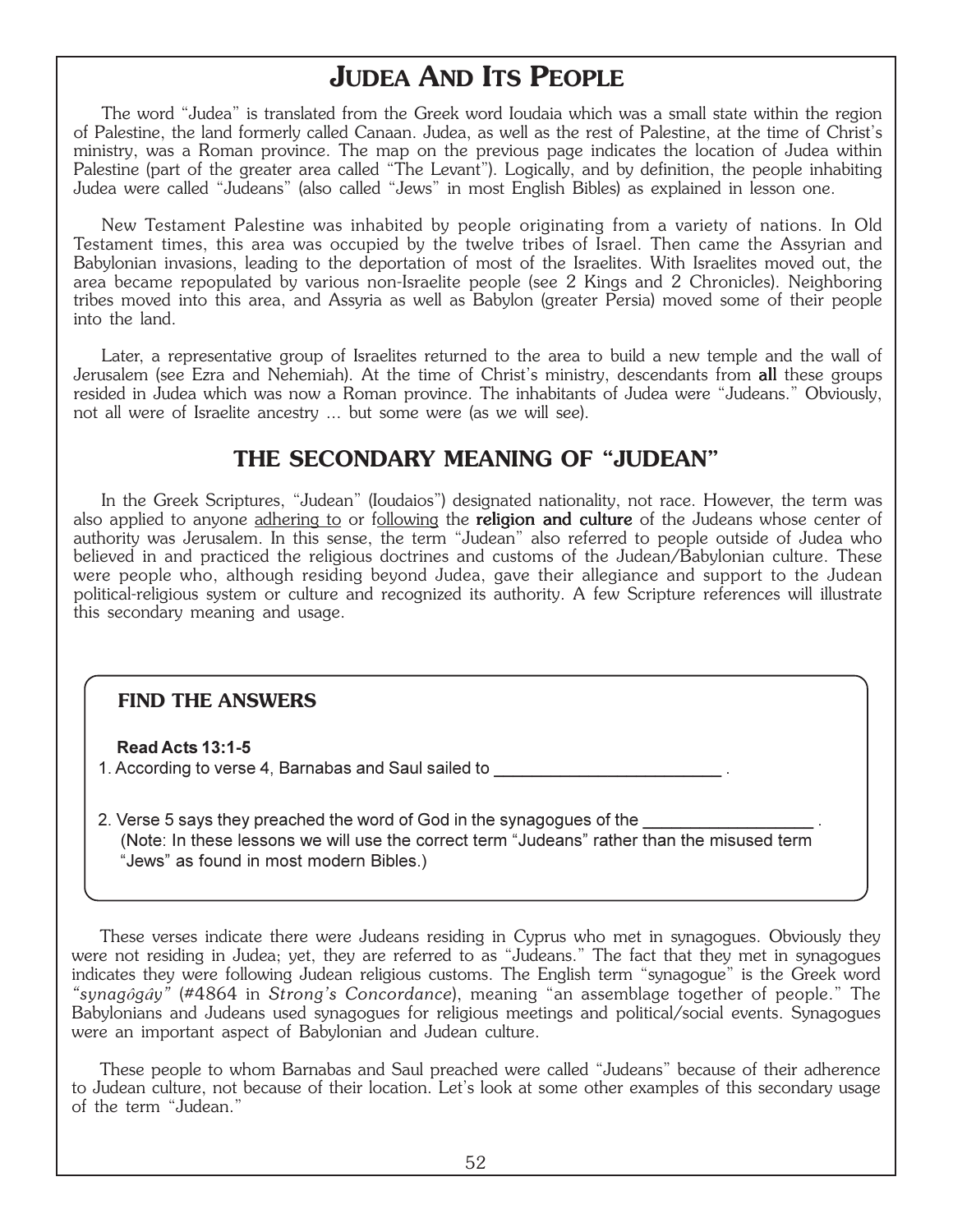| <b>FIND THE ANSWERS</b>                                                                                                                                   |  |
|-----------------------------------------------------------------------------------------------------------------------------------------------------------|--|
| 1. According to Acts 14:1, Paul and Barnabas were in Theorem 2016 when they spoke to<br>folks from Judea and from Greece in the synagogue of the Judeans. |  |
| 2. Also according to Acts 14:1, how many of these believed?                                                                                               |  |
| 3. Acts 17:1-4 states that Paul spent three days reasoning with the <b>Judeans and Greeks</b> in the city of<br>and preaching Christ to them.             |  |
| 4. Verse 4 indicates that "some of them (Judeans & Greeks) $\ldots$                                                                                       |  |
| 5. We read in Acts 17:16-17 that Paul was in the city of the community of the reasoned                                                                    |  |

The above three events took place quite a distance from the land of Judea. Yet, in all three cases we read of Judeans being present in local synagogues. Obviously these Judeans were not residents of Judea. Therefore, in this context, they were Judeans in a cultural/religious sense. It is significant that some of these Judeans believed, and some did not believe, what was preached to them. This indicates some were probably Israelites who could hear their Master's voice – they were Christ's sheep.

#### **FIND THE ANSWERS**

#### Read Acts 18:1-4.

|  | 6. Verse 1 says that Paul departed from Athens and came to |  |
|--|------------------------------------------------------------|--|
|  |                                                            |  |

|                  | 7. According to verse 2, Paul met a <b>Judean</b> named Aquila who was born in | and had |
|------------------|--------------------------------------------------------------------------------|---------|
| lately come from |                                                                                |         |

8. Verse 2 also states Claudius (Roman emperor) ordered all Judeans out of

9. Verse 4 indicates Paul "reasoned in the synagogue every sabbath, and persuaded the

and the Greeks."

Here, again, we find Judeans living outside of Judea. Aquila, who was called a "Judean," was residing in Corinth. He was born in Pontus and previously lived in Italy, so he was not a Judean by birth or residence. Yet, he is called a Judean. The only logical explanation is that he was a Judean by culture and religion. This passage of Scripture also verifies there were Judeans residing in Rome.

Remember, to say that one was a Judean was equivalent to saying he was a Babylonian. Judeans were Babylonians (Persians) transplanted to Judea.

A point to keep in mind is that, over time, many residents of Judea left the area for various reasons. Some left voluntarily while others were forced out due to political unrest and religious persecution. As these people migrated, they gave up their Judean residence but some kept their Judean religion. Wherever they went, they established synagogues and maintained their cultural way of life centered around their religious traditions. With this thought in mind, it is not unusual to find people living outside of Judea who were known as "Judeans."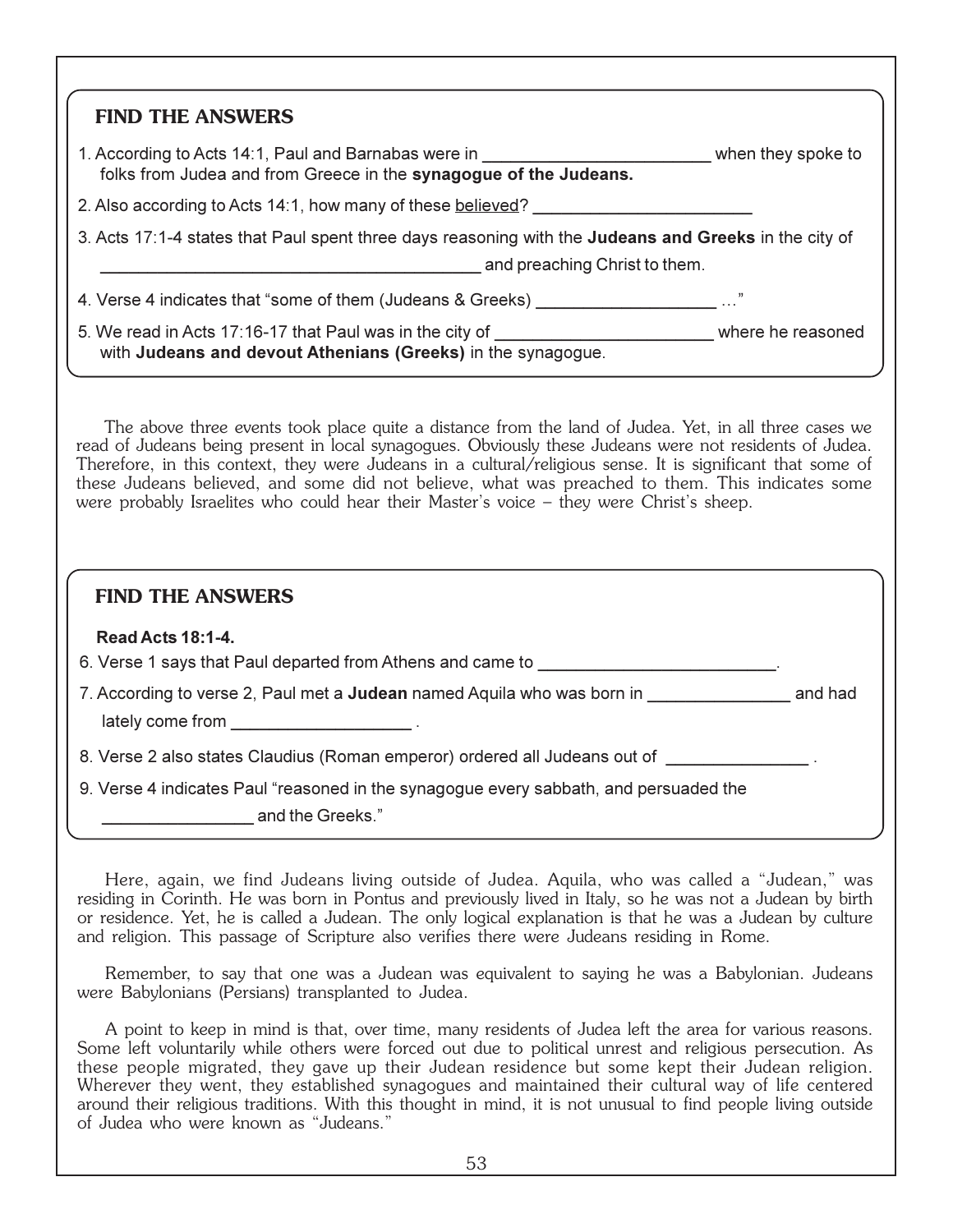## **WHO WAS PAUL?**

 The Apostle Paul provides another clear example of the secondary usage of the term "Judean." Let us see what Scripture says about him.

#### **FIND THE ANSWERS**

Read Acts 22:3 (see also Acts 21:39).

1. Paul stated that he was a  $\frac{1}{2}$ .

\_\_\_\_\_\_\_\_\_\_\_\_\_\_\_\_\_\_\_\_\_\_\_\_\_ ."

2. Paul says he was born in the city of  $\blacksquare$ 

3. This city was located in the land of

4. Paul indicates he was "brought up in this city (Jerusalem) at the feet of and taught according to the exactness of the **come and the (Judean)** fathers ..."

5. What was the position of the man who taught Paul? (see Acts 5:34)

6. In Acts 23:6 Paul states he was "a \_\_\_\_\_\_\_\_\_\_\_\_\_\_\_\_, the son of \_\_\_\_\_\_\_\_\_\_\_\_\_ ..."

\_\_\_\_\_\_\_\_\_\_\_\_\_\_\_\_\_\_\_\_\_\_\_\_\_\_\_\_\_\_\_\_\_\_\_\_\_\_\_\_\_\_\_\_\_\_\_\_\_\_\_\_\_\_\_\_\_\_\_\_\_\_\_\_\_\_\_\_\_\_

7. Paul says in Romans 11:1 he is "an \_\_\_\_\_\_\_\_\_\_\_\_\_\_\_\_\_\_\_\_\_, of the seed of Abraham, of the tribe of

 The above Scriptures tell us quite a bit about Paul's background. He was not born in Judea but was a citizen of Tarsus (Acts 21:39). Paul had been educated as a Pharisee (the Pharisees were a Babylonian religious sect in Judea). Paul studied under the direction of Gamaliel, a prominent Pharisee and law teacher who was a member of the Sanhedrin (Judean high court) in Jerusalem. This explains why Paul could call himself a Judean – he was raised and educated in Judean culture and according to Jewish law (principles and precepts). After his confrontation with the risen Jesus (on the road to Damascus) he, of course, repented of the errors he had been taught (the "tradition of the elders").

 It is important to note that Paul, who had been a Judean, also stated he was an Israelite from the tribe of Benjamin. Thus, he had been an Israelite, a Judean, and a Pharisee all at the same time: Israelite by ancestry, Judean by culture, and Pharisee by sect.

## **THE PHARISEES AND SADDUCEES**

 The Pharisees and Sadducees were two competing political-religious parties or sects among the Judeans. These terms were descriptive of ideological or philosophical schools of thought regarding political and religious matters. Most of the Judean leaders (priests, elders, scribes, judges, etc.) were Pharisees, as were most of the common Judeans. The Pharisees tended toward the religious traditions, and the Sadducees tended more toward political traditions and tended to represent the secular political leaders. Both the Pharisees and the Sadducees represented a Judean governmental "aristocracy" that ruled over the common people.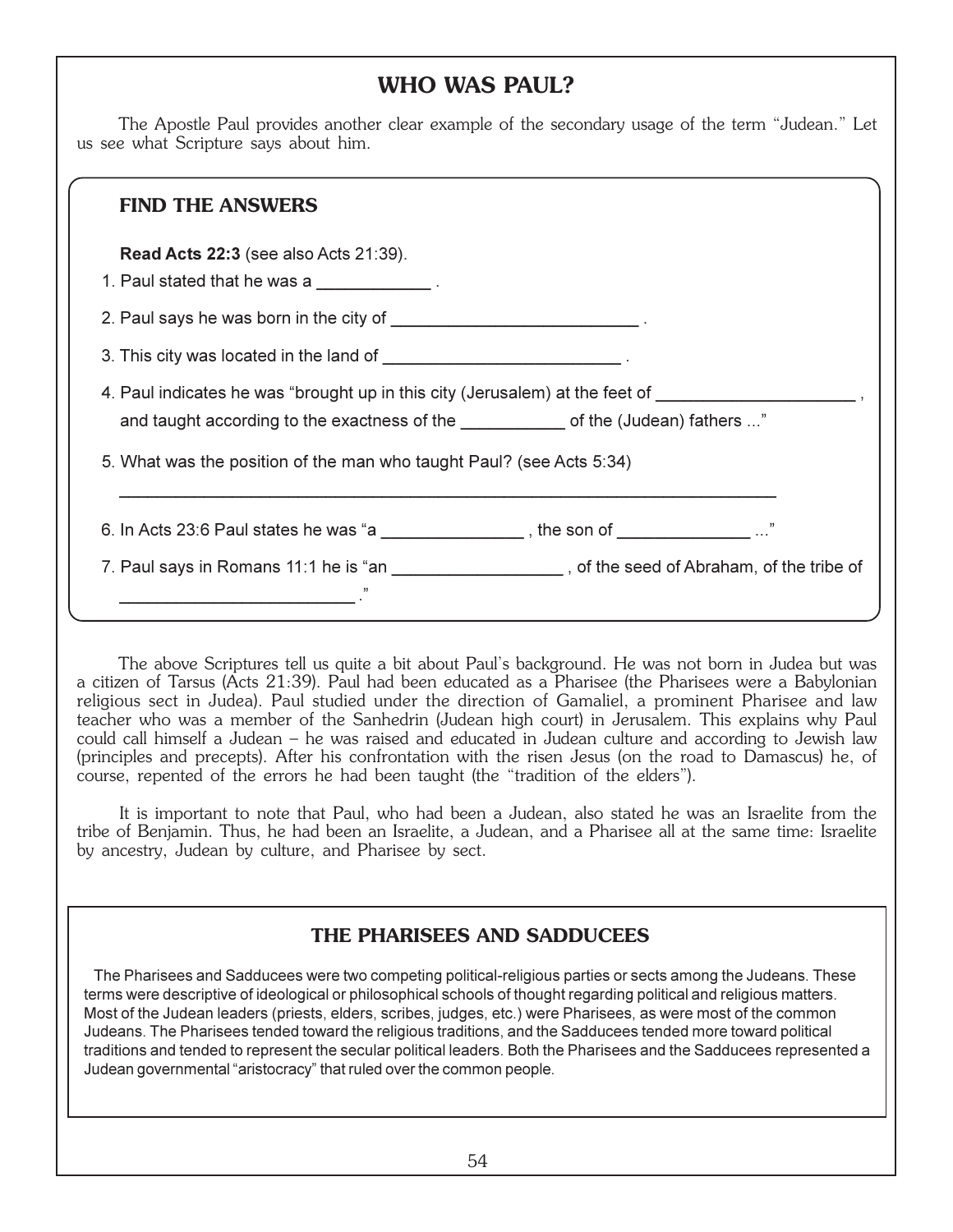## JUDEANS AND ISRAELITES

We can see there was a geographical and cultural nexus between Israelites and Judeans. The two factions were not racially equivalent, but factions of both resided in Judea, so both were Judeans. Likewise, Israelites and non-Israelites residing in America are both called Americans.

#### **FIND THE ANSWERS**

#### Read Acts 5:17-42.

1. Verse 21 states that the Judean high priest "called the council (Sanhedrin) together, and all the senate (body of elders) of the children of \_\_\_\_\_\_\_\_\_\_\_\_\_\_\_\_\_\_\_\_\_\_\_\_\_\_\_..."

2. According to verses 34-35, Gamaliel, a Pharisee, addressed the council (Sanhedrin) as "Ye men of

In verse 21 the Greek words "sunedrion" (Sanhedrin), and "gerousia" (body of elders), both were bodies of the Judean high authority that followed Babylonian tradition. Some of them were Israelites ("sons of Israel"). They falsely claimed to be Israelite institutions, much like churches today falsely claim to be Christian.

\_\_\_\_\_\_\_\_\_\_\_\_\_\_\_\_\_\_\_\_\_\_\_\_\_\_\_ . . ."

Peter and John were brought before the Sanhedrin for questioning.

#### **THE SANHEDRIN**

The Sanhedrin was the Judean high court or supreme council. It consisted of the high priest (usually the presiding officer), members of the high priestly families, older men (elders), the heads of the tribes and families, and scribes and teachers of the law. This Babylonian institution had administrative and judicial authority and wielded great power over the people.

| <b>FIND THE ANSWERS</b>                                                                                                                 |                 |
|-----------------------------------------------------------------------------------------------------------------------------------------|-----------------|
| <b>Read Acts 2.</b><br>3. Verse 5 states, "And there were dwelling at<br>men, out of every nation under heaven."                        | Judeans, devout |
| 4. The word "dwelling" in verse 5 is translated from the Greek word <b>katoikeo</b> (look up #2730 in<br>Strong's Concordance), meaning |                 |
| 5. In verse 14 Peter says to these men, "Ye men of _____________________, and all ye that dwell at<br>Jerusalem"                        |                 |
| 6. In verse 22 Peter continues talking to these men by saying, "Ye men of                                                               |                 |

In the above verses, Peter was talking to residents of Jerusalem in Judea. He spoke to "men of Israel" and "men of Judea" ... thus addressing both factions. Verse 41 tells us that "about three thousand" were present and were baptized. He went on to speak of things pertaining to Israelites whom he calls "brethren" in verse 29. They were **Israelites residing among Judeans in Judea**.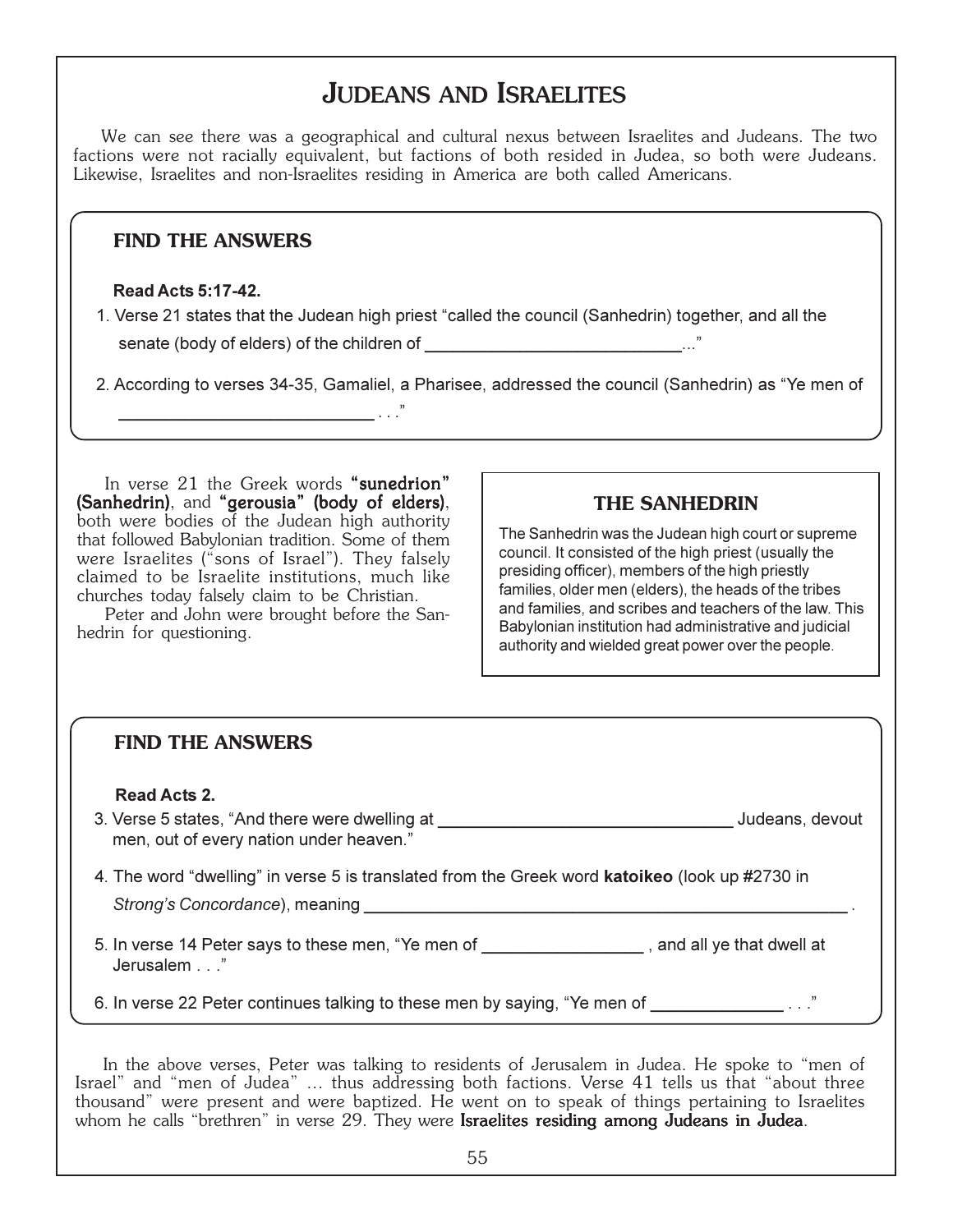#### **FIND THE ANSWERS**

#### Read Acts, Chapter 3.

 1. Verses 1-11 record the healing of the lame man and how all the people were filled with wonder and amazement. In verse 12 Peter addresses the Israelites by calling them

"Ye men of \_\_\_\_\_\_\_\_\_\_\_\_\_\_\_\_\_\_\_\_\_\_\_\_\_\_ . . ."

2. In verse 25 he tells them, "Ye are the \_\_\_\_\_\_\_\_\_\_\_\_\_\_\_\_\_\_\_\_\_\_\_\_\_\_\_\_of the prophets, and of the covenant

which God made with our  $\frac{1}{\sqrt{1-\frac{1}{2}}\cdot\frac{1}{\sqrt{1-\frac{1}{2}}}}$  ..."

In the above verses, it is obvious that Israelites ("men of Israel") were residing among the Judean people. In verses 13-15 he charges them with denying Jesus, delivering Him up to Pilate, and being complicit in his death. In verse 17 Peter calls these people "brethren" and admonishes them in verse 19 to repent and be converted. In verse 25 he identifies them further as Israelites by saying they are the descendants of the prophets and the "fathers" with whom God made the covenant through Abraham.

#### **FIND THE ANSWERS**

#### Read Acts 4:1-22.

- 3. According to verse 3 Peter and John were arrested by the Judean authorities. Albeit, in verse 4, how many of the people believed what Peter preached?
- 4. Verses 5-7 indicate the authorties brought Peter and John before them for questioning. In verse 8 Peter addresses them as "Ye rulers of the people, and elders of \_\_\_\_\_\_\_\_\_\_\_\_\_\_\_\_\_\_\_\_\_\_\_.....

 5. In verse 10 what did Peter accuse the rulers, including "all the people of Israel," of having done to  $Jesus?$ 

In these verses we see, again, Israelites included among the Judean people and their leaders. We also see further evidence that a considerable number of these Judeans and Israelites believed because of Peter's preaching. Peter addressed these men as Judeans, men of Israel, and elders of Israel.

From these Scriptures it is clear that some of the Judeans, both in Judea and elsewhere, were in fact racial Israelites. This is not to say that all Judeans were Israelites. In fact, many weren't. Judea was inhabited by many non-Israelites including many inter-cultural, inter-tribal residents. We must also keep in mind that proselytizing was a common practice among the Judeans (see Matthew 23:15), which resulted in foreigners adopting the Babylonian/Judean religion and culture. Some of these converts could have attained influential positions within Judean society, including leadership roles. For instance, Herod, the Roman-appointed king of Judea, was a racial Edomite but would have been a Judean by residence.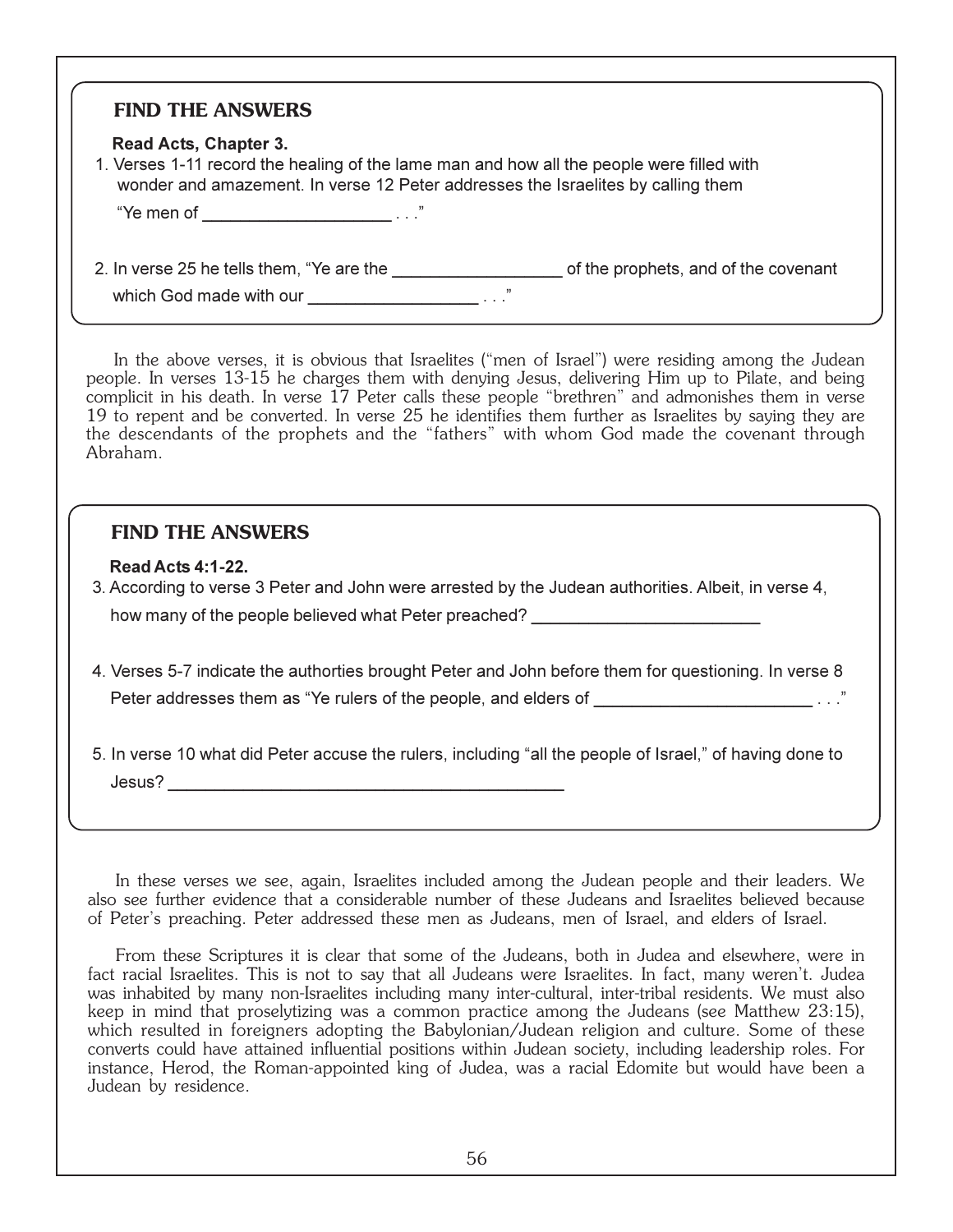## CHRIST'S SHEEP WERE BEING CALLED OUT OF JUDAISM

We have seen Scriptural evidence showing that the Gospel was preached to Israelites living among Judeans of various racial types. Some of these Israelites and Judeans believed and turned to the Lord.

| <b>FIND THE ANSWERS</b>                                                                                                                     |  |  |
|---------------------------------------------------------------------------------------------------------------------------------------------|--|--|
| Read Acts 11:19-21.<br>1. Verse 19 states those who earlier had been scattered abroad (see 8:1) had travelled as far as                     |  |  |
|                                                                                                                                             |  |  |
| 2. Verse 19 also indicates these men had been preaching the word only to the _________________.                                             |  |  |
| 3. Verse 21 says that "a great number ______________________, and turned unto the Lord."                                                    |  |  |
| Read Acts 21:17-21.<br>4. In verses 17-19 Paul addressed James and the elders of the ecclesia in Jerusalem, and told them                   |  |  |
| 5. In verse 20 these elders say to Paul, "Thou seest, brother, how many ____________________________ of<br>Judeans there are which believe" |  |  |
| Read Acts 28:16-24.                                                                                                                         |  |  |
| 6. In verse 17, Paul (while in Rome) called the chief of the _________________________together.                                             |  |  |
| 7. Paul addresses them as "Men and ______________________" and speaks of the customs of "our                                                |  |  |
| 8. After preaching about Jesus and the kingdom of God (verse 23), in verse 24 it says that some (of                                         |  |  |

## PETER'S VISION

The story of Peter's vision and his meeting with the Roman centurion, Cornelius, provides additional information on the usage of the term "Judean."

#### **FIND THE ANSWERS**

#### Read Acts 10.

- 9. In verse 28 Peter says to Cornelius' friends, "Ye know how that it is an unlawful thing for a man that is a Judean to keep company, or come unto one of another \_\_\_\_\_\_\_\_\_\_\_\_\_\_\_\_\_\_
- 10. Verse 45 reads, "And they of the circumcision which believed were astonished . . because that on the also was poured out the gift of the holy spirit." (Note: Peter was still learning about the scope of Christ's calling beyond the regions of Judea.)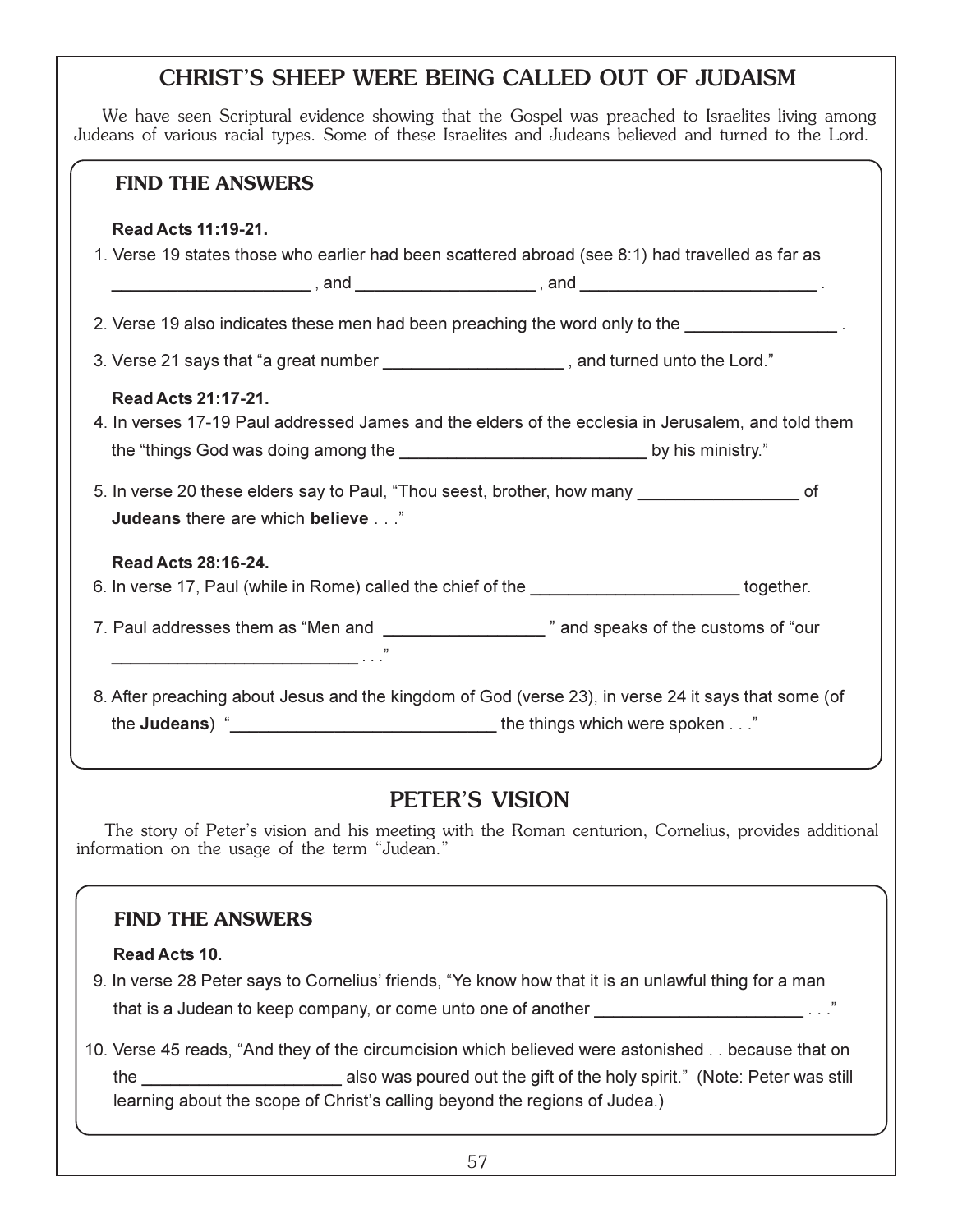In the preceding story Peter was sent to Cesarea to speak with Cornelius and his friends who were Samarians. Thus, they were not Judeans, neither by residence nor religion. God intended to teach Peter a lesson. Peter was apparently unsure to whom Christ's calling was being sent. Thus, in a vision God was going to demonstrate to Peter how to think of the concept of salvation by grace. The vision that God would show to Peter would be couched in symbols understandable to Judeans in general ... as we shall see.

It will be helpful to understand that in verse 28 the word "nation" (in the *KJV*) is incorrect. The Greek word is **allophulos**: a combination of two Greek words **allos** (different) and **phule** (orientation or culture), i.e., "different culture." What Peter learns is that the gospel of Christ was to go to scattered Israelites residing in foreign nations/cultures. In verses 45-48, non-Judean Israelites accepted the Gospel, received Christ's spirit, and were baptized. Peter learns that God was cleansing men's hearts and turning them to Christ regardless of the land or culture in which they were being found. God was cleansing any man (in this case, dispersed Israelites) in any nation if they would fear Him and follow Him (vs 35).

#### **FIND THE ANSWERS**

#### Read Acts 11:1-18.

1. Verse 1 indicates that the apostles and brethren in \_\_\_\_\_\_\_\_\_\_\_\_\_\_\_\_\_\_\_\_\_\_\_\_\_\_\_\_\_\_\_\_\_heard that the Word of God was accepted by those who lived in "the nations" (i.e., not in Judea).

 2. Verse 2-3 explain how those that were of the \_\_\_\_\_\_\_\_\_\_\_\_\_\_\_\_\_\_\_\_\_\_ contended with Peter about his association with the uncircumcised.

3. After Peter explained his experience to them (verse 4-16,), verse 18 states they "held their peace,

and **Example 2014** God" because He had granted the "repentance unto life" (eonian life)

to those who believed in the nations as He had to those who believed in Judea.

Here we see that Peter and some of his brethren were still carrying some of their old religious baggage (like certain Judean rituals) even though they had received eonian life through Christ. They had not yet completed their learning curve. Let's take a closer look at some of the religious beliefs and customs of the Babylonian Judeans with whom Peter had been previously associated.

## THE RELIGION OF THE JUDEANS

We have seen that the Gospel of The Kingdom (Christ's Reign) was preached first in Galilee, Samaria, and Judea because many Israelites (Christ's sheep) were there. Jerusalem had become a center of corruption and false doctrine. But centures earlier it had been the epicenter of God's relationship with Israel. Now, through Christ's ministry, death, and raising, God's power and grace had been manfested there.

#### **FIND THE ANSWERS**

| Read Romans 3:1-2.<br>4. In verse 1 the question is asked, "What                                                                                   | then hath the Judean?" |  |
|----------------------------------------------------------------------------------------------------------------------------------------------------|------------------------|--|
| 5. Paul answers in verse 2 by saying, "Much every way: chiefly, because that unto them (the<br>of God."<br>Judeans) were committed (entrusted) the |                        |  |
| 6. In Acts 7:38 Stephen, speaking of Moses at mount Sinai, says "who received the lively (living)<br>to give unto us (Israelites)"                 |                        |  |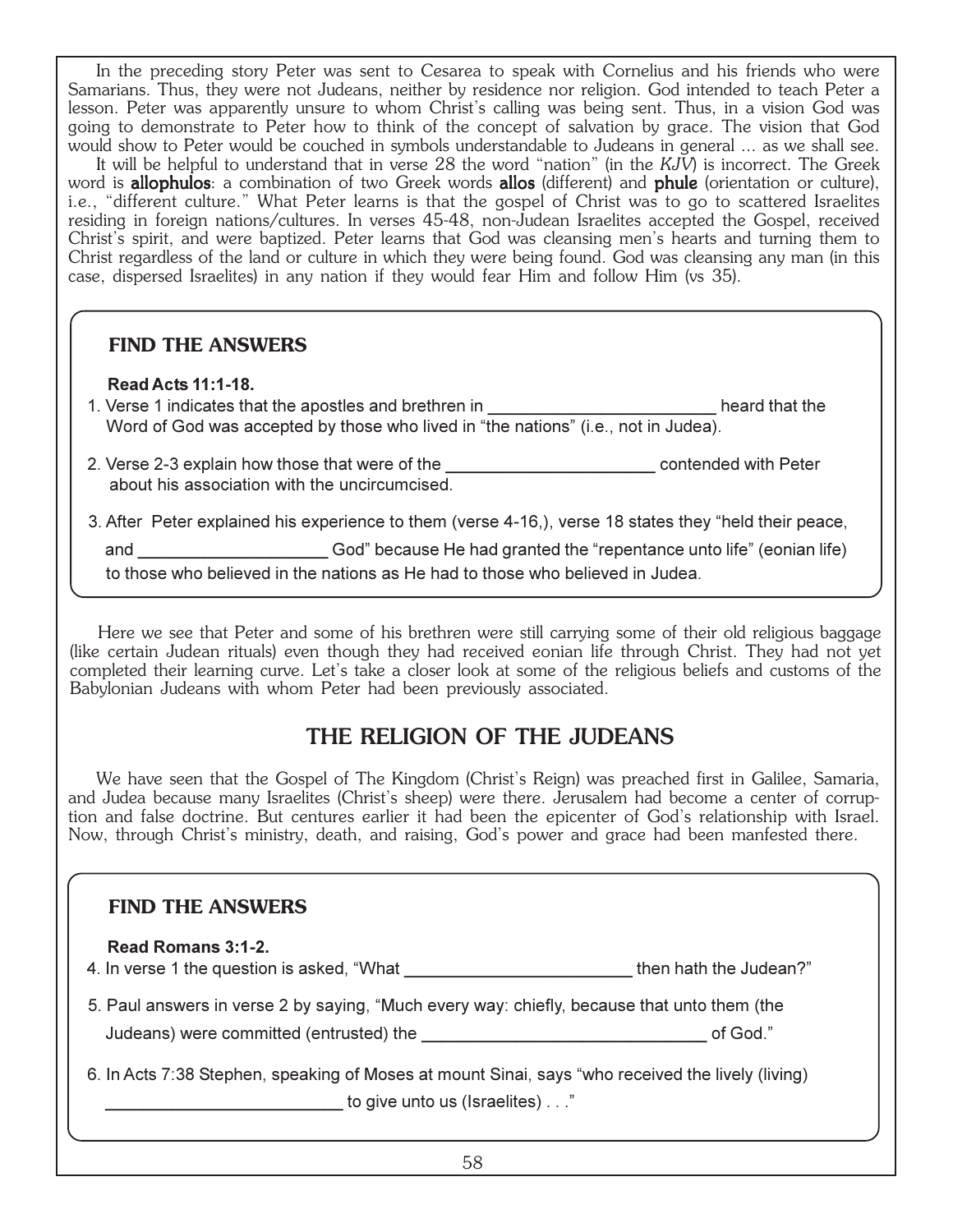#### **ORACLES OF GOD**

The word "oracles," in the KJV, is the Greek word "logia" meaning "communications." It is a form of the Greek word "logos" (#3056), meaning "communication," which is derived from the root word "lego" (#3004), meaning "to lay forth" or "relate in words."

In the preceding verses Paul is speaking of the Old Scriptures (sometimes called the "Law and the Prophets" or the "sacred writing") given to Israel by God. God's communications had been sent to Jerusalem. Those communications were lost when Israel abandoned God and turned to the systems of the other nations (1 Sam. 8).

God had sent his prophets to Jerusalem, and now had even sent his Son. But the Judeans rejected them all. Thus, the Judeans had enjoyed a great advantage above other nations ... even though they rejected it.

## **THE CORRUPTION OF GOD'S WORD**

Leading up to Israel's captivity in Assyria and Babylon, the Israelites developed many idolatrous and adulterous practices which equated to abandonment of their Husband (God). God eventually had to divorce them and send them into captivity. In Babylonian culture they virtually became Babylonians, intermarrying with them and taking on their ungodly beliefs and customs. They adopted Babylonian "oral law" and "traditions of the elders" (Judaism) – which today's churches mistakenly assume to be Old Covenant law. The Israelites and others who returned to Jerusalem, as recorded in Ezra and Nehemiah, brought with them these ungodly beliefs, customs and traditions.

During the years leading up to the time of Christ's appearance (early 1st Century), the corruption of God's Word and the Hebrew faith grew worse. Jerusalem's ruling aristocracy was Babylonian, controlling the civil and religious affairs of the people. That religion/tradition was expressed in the Pharisee and Sadducee sects. This was the wicked and hypocritical culture Jesus so vehemently denounced. The powerful Babylonish Judean Sanhedrin (high priests) clashed with Jesus and His disciples. This corrupt form of government, which plundered and preyed upon the general populace, formed the backdrop into which Jesus' ministry appeared. One of the corrupt doctrines of the Judean religious leaders involved the belief that Judeans had exclusive access to God's favor. Christ's disciples needed to divest themsleves of any part of that corrupt and false tradition.

#### **FIND THE ANSWERS**

#### Read Romans 3:9-10.

| 1. In verse 9 Paul asks, "What then, are we                   | ? No, in no wise: for we are |
|---------------------------------------------------------------|------------------------------|
| already charged, both Judean and Greek, to all be under sin." |                              |

2. Paul continues in verse 10, "As it is written, there is example the value of the righteous, no not one."

3. In verse 22 Paul declares that all people come to God "through \_\_\_\_\_\_\_\_\_\_\_\_\_ of Jesus," and

that there is no  $\blacksquare$ 

In the above verses, Paul rejects the prejudice of Judean tradition which claimed they had exclusive favor with God. This was a Babylonian doctrine, today claimed by Jews to say they are God's Chosen People. It is a Babylonian doctrine, and Jews are Babylonians. By the same token, churches that teach this doctrine are, themselves, Babylonian by virtue of their adoption of Jewish teaching.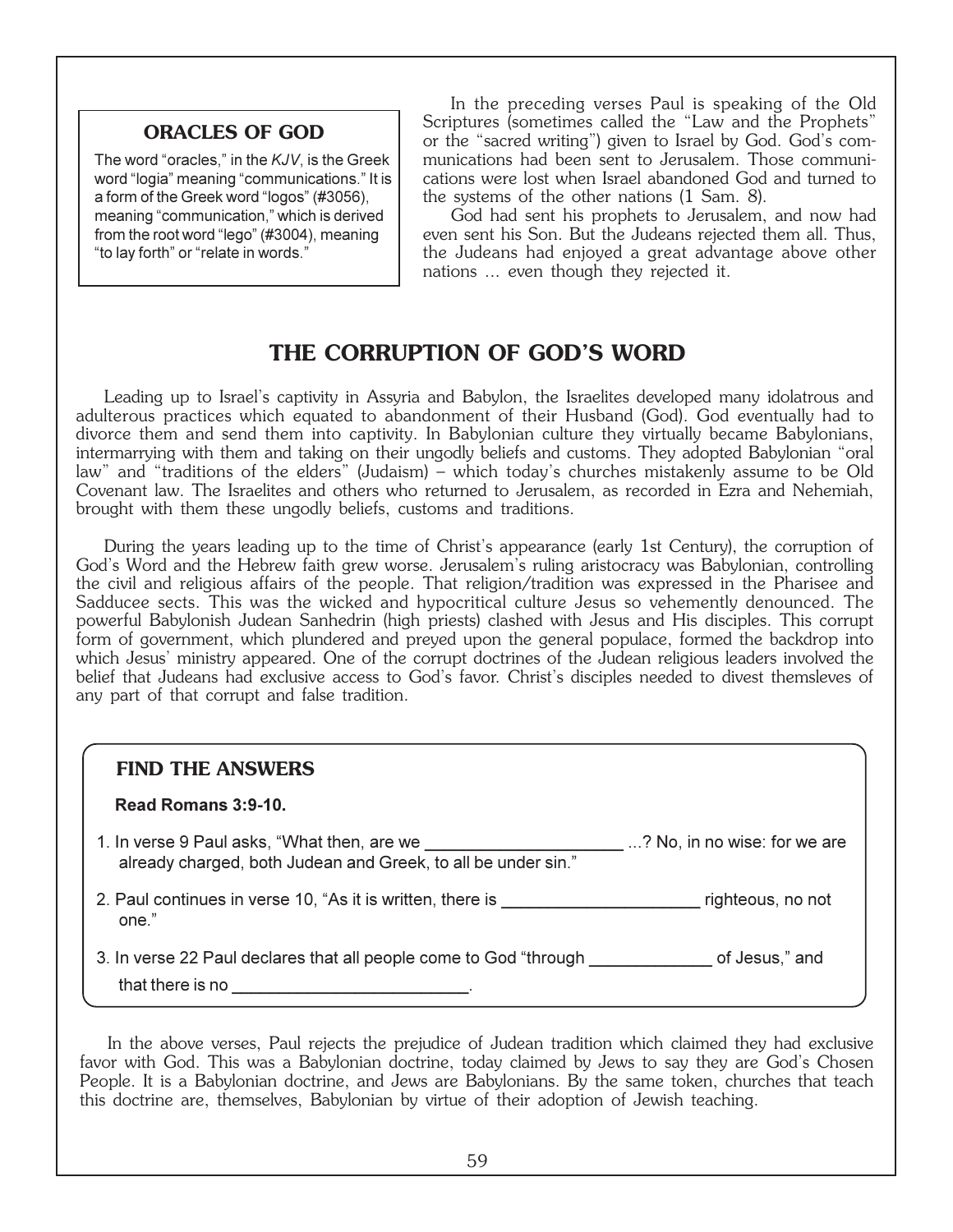#### **FIND THE ANSWERS**

Read Romans 2:6-13.

1. Paul, referring to Judean Israelites and Greek Israelites, says in verse 11, "For there is no

of persons with God."

2. Peter, speaking of the scope of God's grace to all men, says in Acts 10:34, "Of a truth I perceive

that God is no example of persons."

Becoming a Christian did not depend upon ritual or nationality. Obviously, from the above two Scripture passages, Paul and Peter agreed that all men needed to repent, and if they did they could be a Christian – Christ's sheep.

In the next lesson, we will examine more closely the religion of the corrupted Judeans. We will look at some of their specific doctrinal positions and religious practices and see how they related to those of other pagan religions and to modern church doctrine. We will also discover what Jesus and His disciples had to say about these Judeans and why they hated Jesus and His followers.

## **1st CENTURY JUDEANS VS. MODERN "JEWS"**

Before closing this lesson, we need to further comment on the question of whether the so-called "Jews" of today are related to the Israelites of Hebrew/Semetic origin. As pointed out in Lesson 1, the people known as "Jews" today have very little, if any, common genetic ancestry with the Israelite descendants of Jacob. Many modern Jews are racial blends of Asian, Romanian/Bulgarian Gypsies, and Mediterranean Moorish stock. Many Jews can trace their ancestry back to the ancient Khazars – a people of Turkish stock. The truth of the matter is that a vast number of modern so-called "Jews" represent a mixture of racial ancestry, as they have readily admitted. These facts explode the popular myth that the Jews represent "a race" of people. In fact, they consist of a variety of races and mixed races, which alone is sufficient to disqualify them as being Israelites.

As noted in the first lesson, the term "Jew" was not coined and used until centuries after the New Testament was written. Church-hired translators have erroneously substituted "Jew" for the word "Judean" and falsely equated it with the term "Hebrew" and "Israelite." This has been done for so many years that with the exception of a few Muslim nations, all other nations are completely brainwashed and ignorant of this misrepresentation. The words "Jew," "Jewish," "Jewry," and "Judaism" are all of recent origin dating back to around the 18th century.

The connection between the so-called "Jews" of today and the "Judeans" of New Testament times is their religion and culture. After the Roman destruction of Jerusalem in 70 A.D., the Judean "nation" ended, leaving only scattered adherents of the Judean/Babylonian religious culture. The oral law of the Pharisees (the tradition of the elders) was codified and preserved in writing and became known as the **Talmud**. Thus, **Pharisaism** became **Talmudism**, and **Talmudism** developed into what is known today as the religion of **Judaism**.

With the fall of the Judean nation in 70 A.D., the Judean religious culture sought cultures where they could practice their ancient Babylonian religion. It received a tremendous revival in the eighth century when the vast and powerful Khazar empire embraced the "Jewish" faith, making Judaism their state religion. (A detailed history of the Khazars is presented in Arthur Koestler's book The Thirteenth Tribe). Judaism, a systematic collection of Babylonian teachings, expressed in the Babylonian Talmud, is nothing more than a modern version of ancient Babylonian religion, adopted by a mixed culture of heathen people masquerading as descendants of the Biblical Hebrews.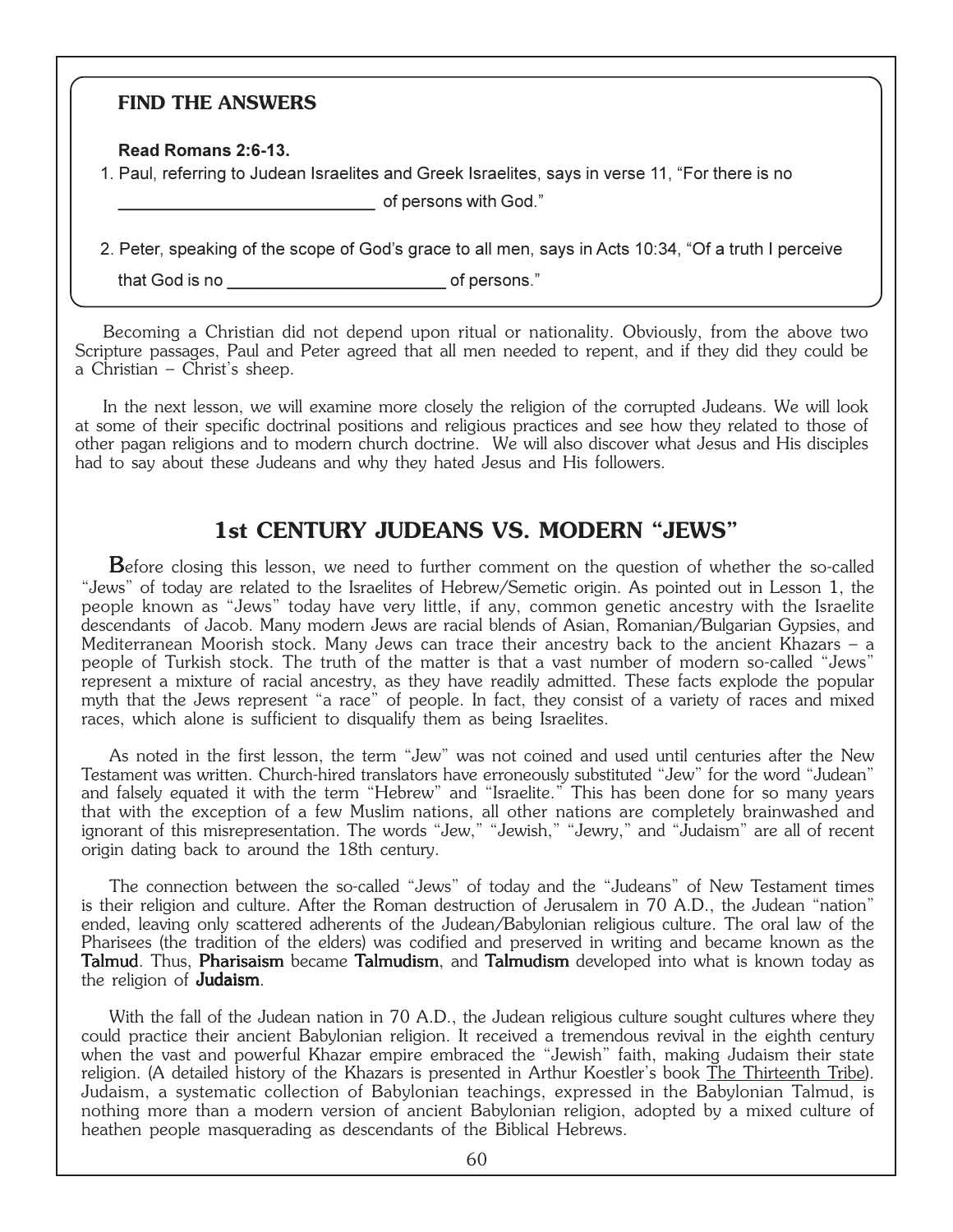# **Kingdom Bible Studies**



## **ANSWER KEY**

## LESSON 6

## **THE JUDEANS**

Note: It may be helpful to locate the places identified in this lesson using the map on page 40 from the last lesson.

## Page 52

- 1. Cyprus (a Mediterranean island)
- 2. Judeans

## Page 53

- 1. Iconium (in Galatia)
- 2. a great multitude
- 3. Thessalonica (in Macedonia)
- 4. believed
- 5. Athens (in Achaia Greece)
- 6. Corinth (in Achaia)
- 7. Pontus; Italy
- 8. Rome (in Italy)
- 9. Judeans

## Page 54

- 1. Judean
- 2. Tarsus
- 3. Cilica
- 4. Gamaliel; law (tradition of the elders)
- 5. a Pharisee, a doctor of the (Judean) law
- 6. Pharisee; Pharisees (plural) (child of Pharisee ideology)
- 7. Israelite; Benjamin

## Page 55

- 1. Israel
- 2. Israel (Israelites)
- 3. Jerusalem (capital city of Judea)
- 4. "to house permanently, i.e. reside"
- 5. Judea (indicating residence)
- 6. Israel (indicating some were Israelites)

## Page 56

- 1. Israel
- 2. children; fathers
- 3. about 5,000
- 4. Israel (some rulers were Israelites)
- 5. they crucified Him and were complicit with the Judean leaders

## Page 57

- 1. Phoenicia; Cyprus; Antioch
- 2. Judeans
- 3. believed
- 4. nations (mistranslated "Gentiles": see lesson #2)
- 5. thousands
- 6. Judeans
- 7. brethren; fathers (indicating kinship)
- 8. believed
- 9. nation ("allophylo" another culture)
- 10. nations (mistranslated as "Gentiles")